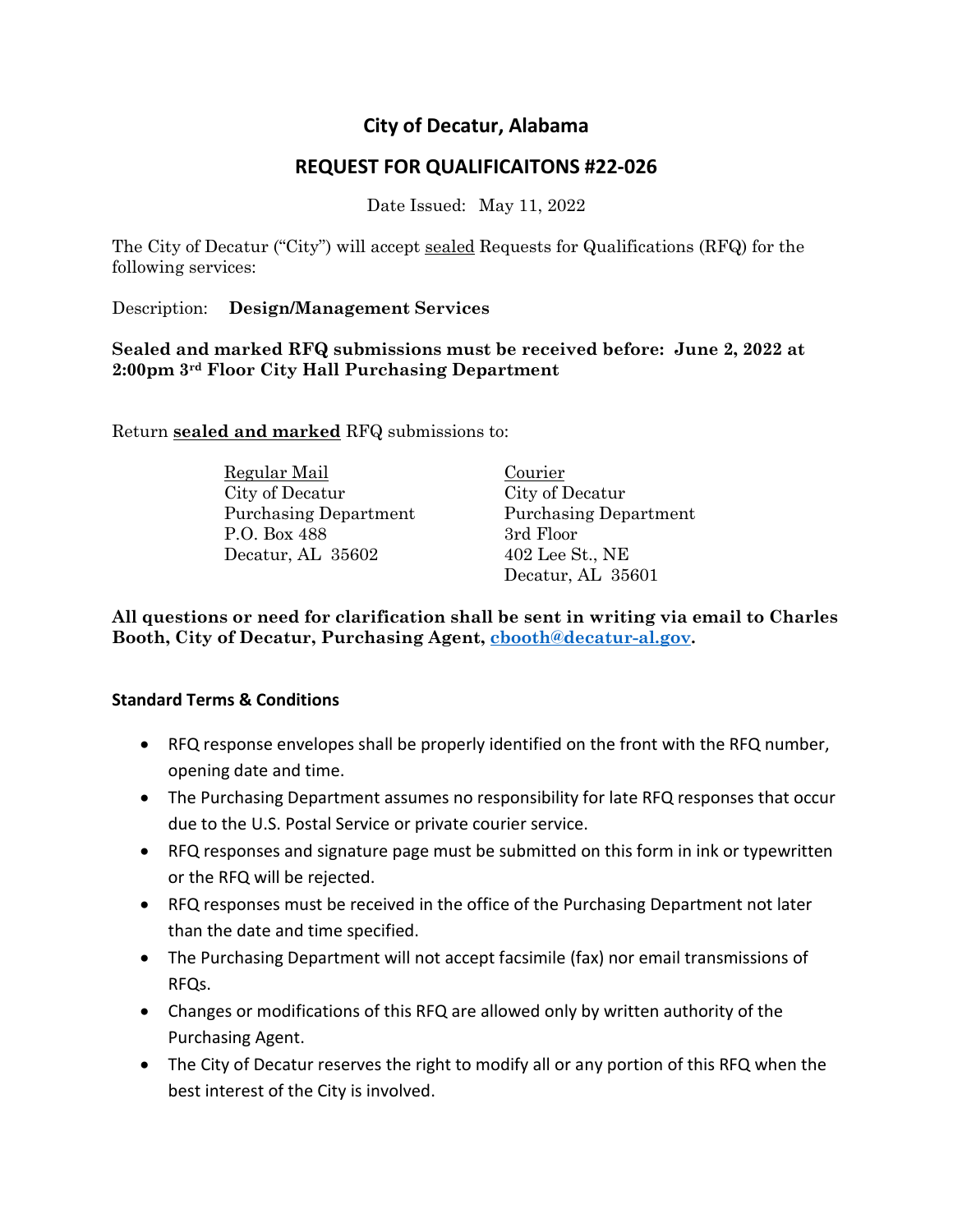- All respondents shall maintain such insurance as will protect the respondent and the City of Decatur from claims under Workman's Compensation Acts and from claims for damage and or personal injury, including death, which may arise from the operation and/or fulfillment of the resulting contract of this Invitation to RFQ. Insurance shall be written by companies authorized to do business in Decatur, Alabama. Evidence of insurance shall be furnished to the City of Decatur Purchasing Department with submitted RFQs when requested.
- Any individual, company, or corporation doing business with the City of Decatur must possess and show proof of all proper licenses and/or proper certifications required by Federal, state and local statutes and regulations prior to award.
- The City of Decatur reserves the right to terminate any contract resulting from this RFQ for just and reasonable cause whereby it appears to be in the best interest of the City.
- The successful respondent(s) agrees, by entering into this contract, to defend, indemnify, and hold the City of Decatur harmless from any and all causes of action or claims of damages arising out of or related to respondents performance under this contract.
- The successful respondent shall abide by all Federal, State, and Local Statutes, laws, regulations, and ordinances.
- An electronic version of this RFQ is available on the City's website at https://www.cityofdecatural.com/or by emailing purchasing@decatur-al.gov. In order to decrease the evaluation time and insure award by the award date please submit your response in an electronic version if possible, and return it with a hard copy with your RFQ response package.
- The hard copy of the invitation to RFQ on file in the City of Decatur Purchasing office shall serve as the master document. Any alterations, deletions, additions or other changes that materially change the intent of the RFQ could be considered grounds for rejection of the RFQ response.
- The City shall not be liable for any costs incurred by any firm responding to this request.
- Any information in a submission considered a trade secret or proprietary information will be protected under the Public Records Laws of the State of Alabama.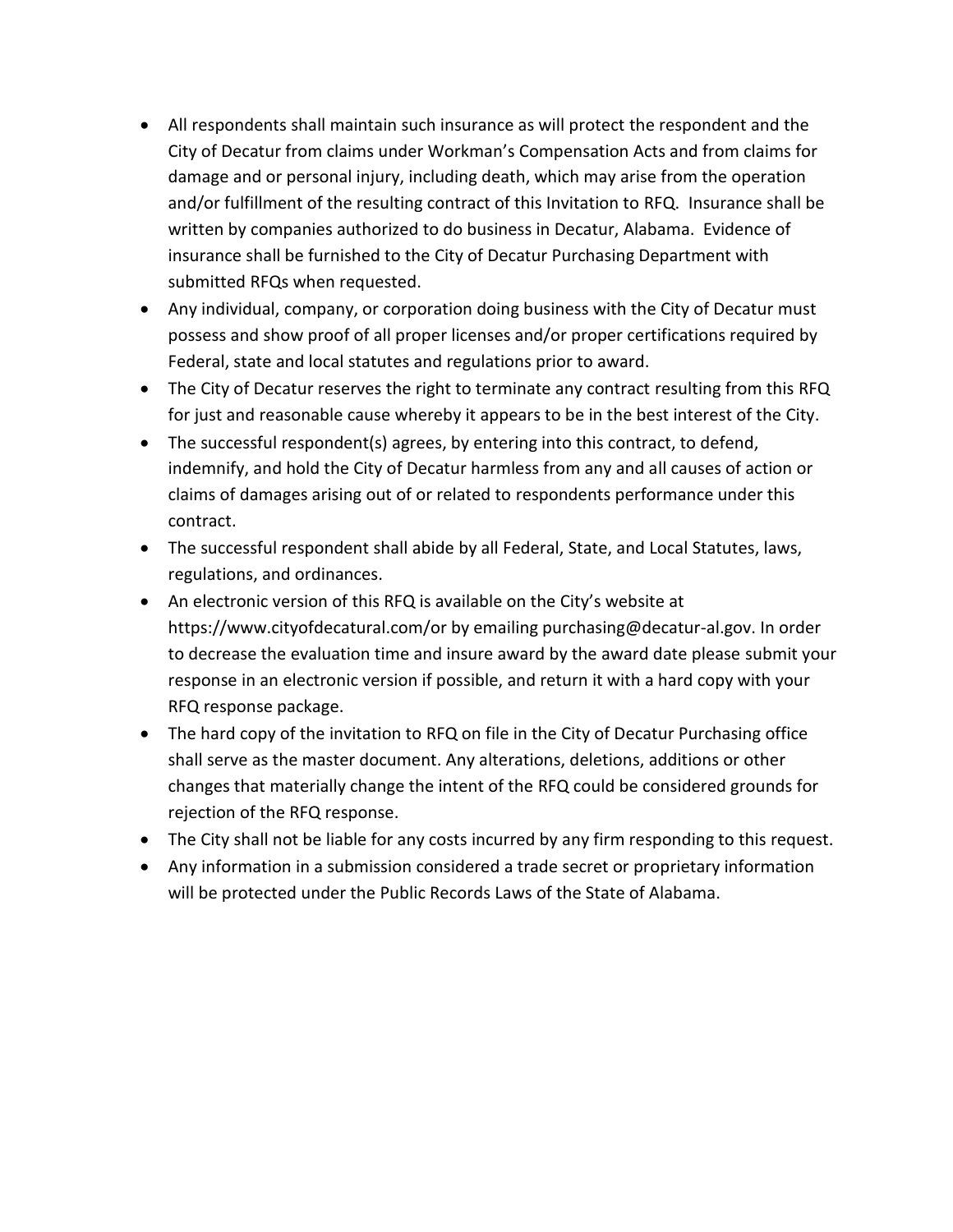### **LETTER OF QUALIFICATION**

The undersigned have reviewed our enclosed submittals in response to the Request for Qualifications (RFQ) issued by the City of Decatur, Alabama (City).

We affirm that the contents of our RFQ submittal is accurate, factual, and complete to the best of our knowledge and belief and that RFQ is submitted in good faith upon express understanding that any false statement may result in the disqualification from consideration.

(Respondent shall sign and complete the spaces provided below. If a joint venture, appropriate offices of each company shall sign.)

| (Signature of Chief Executive Officer) | (Signature of Chief Financial Officer) |
|----------------------------------------|----------------------------------------|
| (Typed Name and Title)                 | (Typed Name and Title)                 |
| (Type Name of Firm)*                   | (Type Name of Firm)*                   |
| Dated:                                 | Dated:                                 |

\*If a joint venture, partnership, or other formal organization is submitting, each participant shall execute this Letter of Qualification.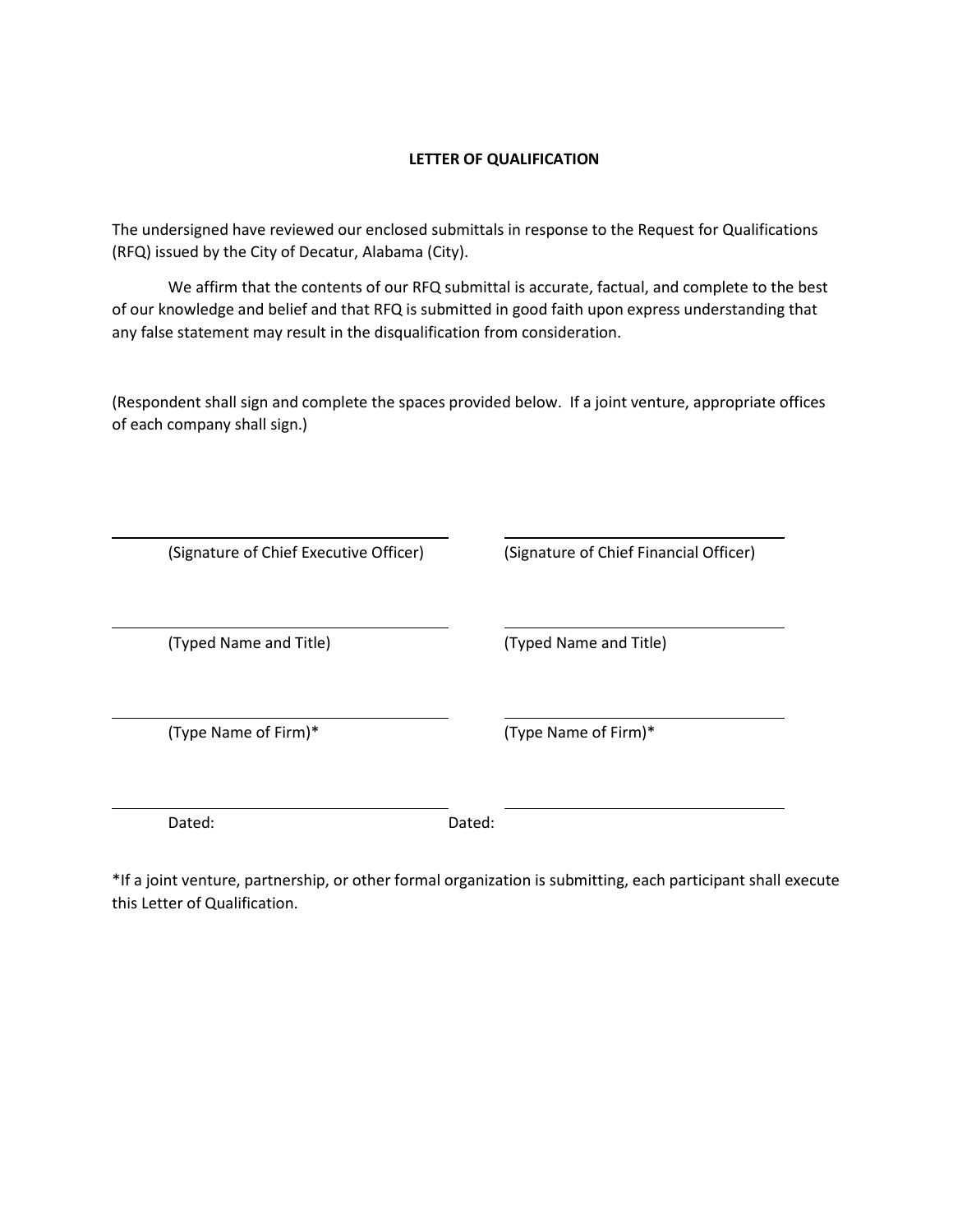### **I. Introduction**

The City of Decatur ("City") is seeking competitive proposals from qualified design professionals for a creative design to revamp and expand the children's area at our 50 year old outdoor water park. This design should support our brand for a family friendly park while meeting guests needs for a great experience while at the same time generate maximum revenue. The scope of work for this project includes demolition of the existing children's area as well as other key specifications listed below.

#### Decatur, Alabama.

The contract will begin immediately after selection. Preference will be given to qualified firms that can start promptly, devote sufficient time, and expedite successful and timely completion of the Project.

#### **II. Scope of Work**

New Children's Area Needs for Point Mallard Aquatic Center

- Splash Pad Area with little to no standing water and/or zero depth space with a life floor or slip resistant, impact absorption floor that provides an inclusive space for kids of all ages and abilities.
- Separate Larger pool area with a large water feature for aquatic play and spray. This feature should include a dumping bucket, small slides, spray features and in-pool lounger area with a slip resistant, impact absorption floor.
- New pump house to run both the splash pad and children's pool.
- Family restroom.
- Pavilion for birthday parties.
- Cabana area.
- Wall or other structure to separate beach from children's area.
- Concrete area for tables for food court.
- Shaded areas with umbrellas, sunshades or awnings. No live landscaping.

Basic Design Services (Pre-design through Contract administration) should include the following:

- Architecture
- Landscape Architecture
- Site Planning
- Civil Engineering
- Structural Engineering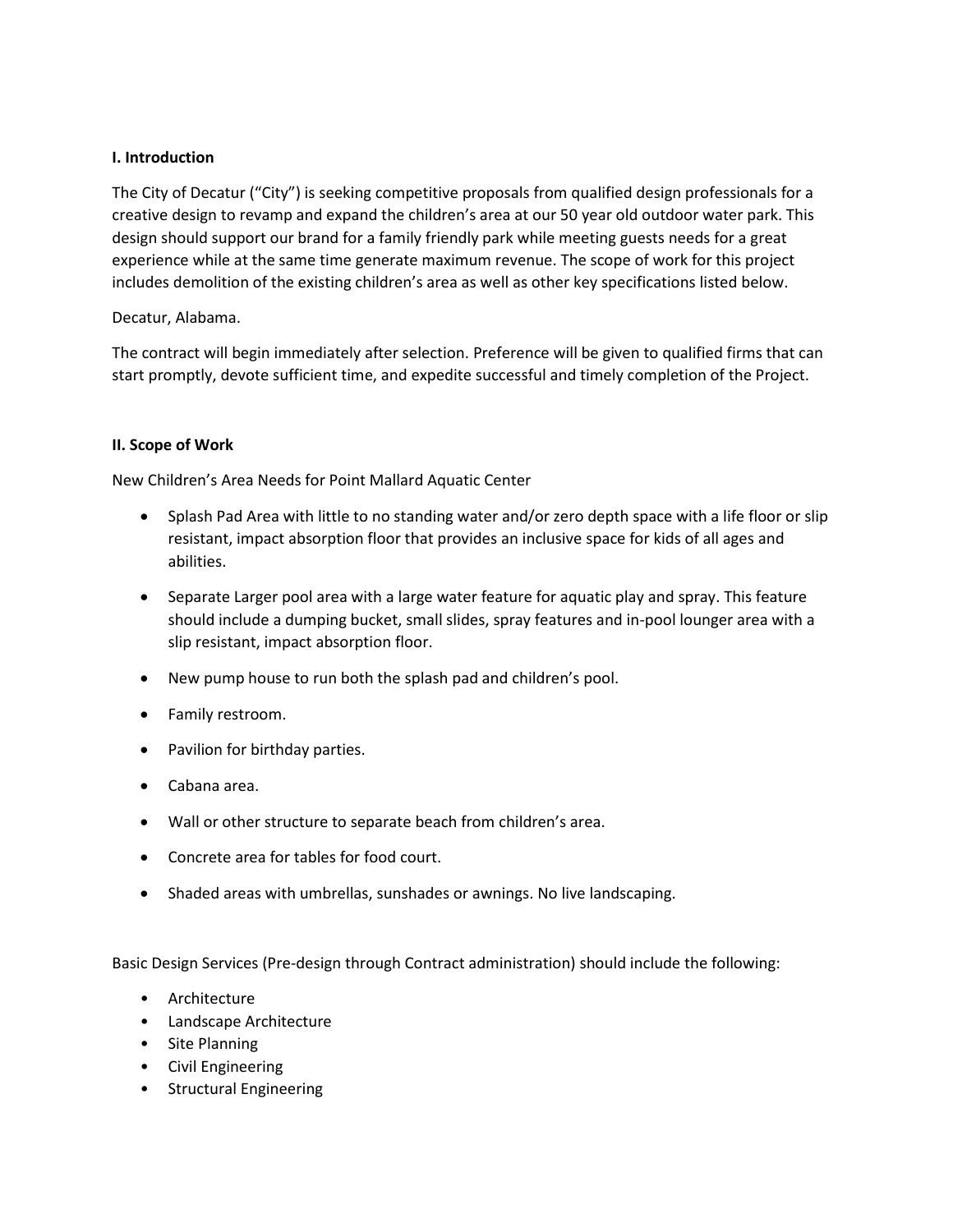- Electrical Engineering
- Mechanical (Plumbing) Engineering
- Construction Cost Estimating
- Construction Management

Firms will only be considered who have similar design experience on projects with a similar scope.

All surveys and testing will be provided by the Owner.

Design work should begin immediately after a contract has been awarded and will continue through the construction phase of the projects. The award of the construction contract will be dependent on funding, but it is anticipated that the project will be bid and construction will start immediately following the completion of the construction document phase. Consultant will provide assistance during the bidding process and provide Construction Contract Administration.

The design team will be required to meet and coordinate with various City Departments including, but not limited to, Administration, Parks and Recreation, Engineering, and Urban Development as well as the Architectural Engineering staff.

Architectural fees will be negotiated on a fixed fee basis. The form of the design and construction contracts will be AIA B101/A101 documents with standard City of Decatur modifications.

### **III. Required Professional Qualifications**

Firms interested in performing the work will be considered on the basis of a written response to the Request for Qualifications. All applicants must submit their qualifications and responses to the following:

- 1. A cover letter (including dates of availability), project interest, and a general statement of team's unique qualifications.
- 2. Lead Design firm overview. Include an overview of the lead design firm including services provided. Include proof of the firm's State of Alabama registration. The lead design firm must have a registered Architect or Engineer in the State of Alabama.
- 3. Team qualifications. Statement of the names and duties of the individuals that will be involved in this project. Include an organizational chart with the names and roles of key personnel to cover the basic design services listed above. If using outside consultants for any of the basic service
- 4. Resumes of key personnel along with a brief description of their experience, responsibility, and similar projects relative to their role.
- 5. Examples of previous design experience with recreational or similar facilities. Include five (5) prior projects with similar scopes, including the three project references with address and phone numbers. Include a statement of the example project's relevance to the proposed project. Explain any special features or challenges.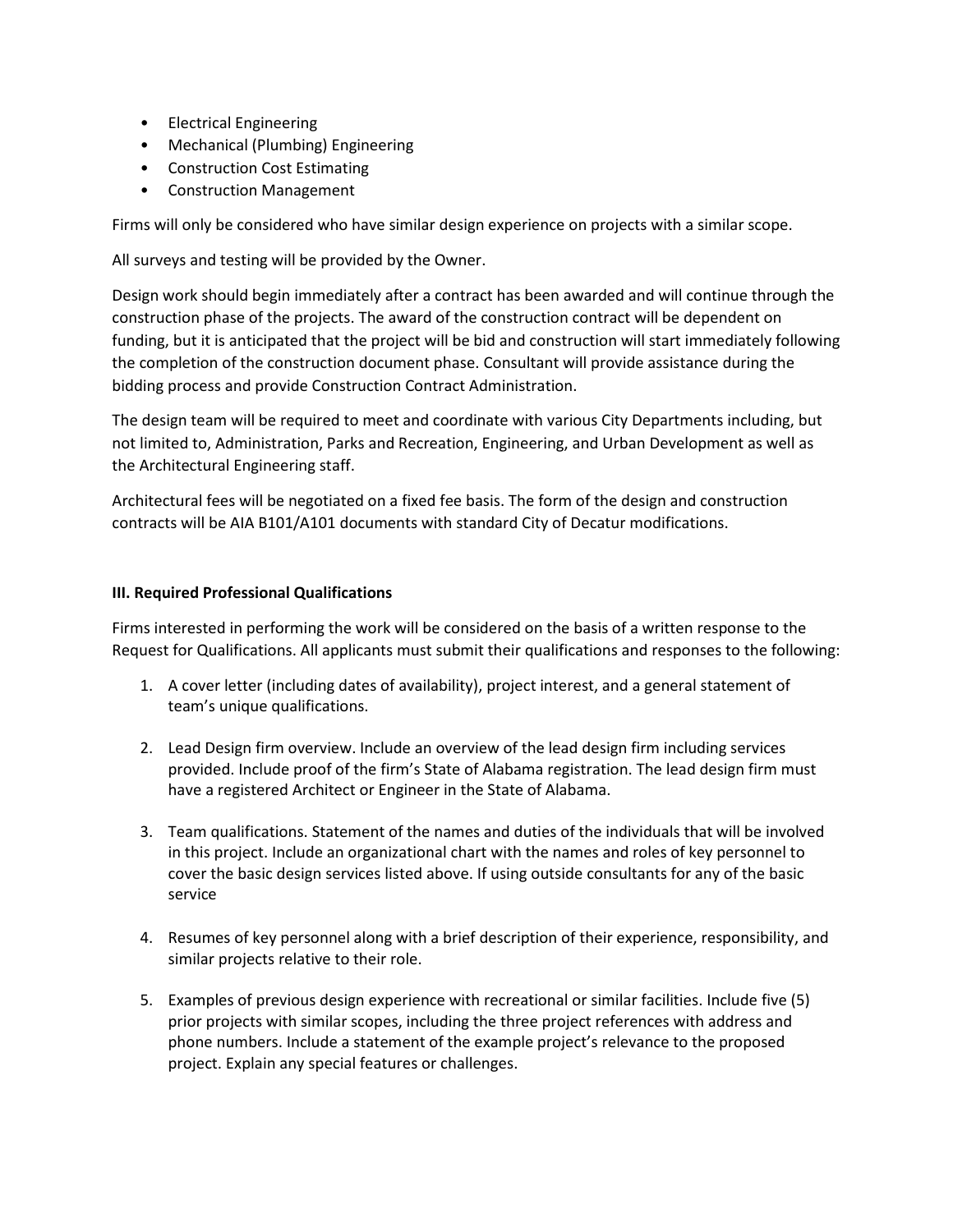- 6. Statement of availability by Lead Design Firm, in both number and quality of staff, to perform all functions required for the proposed basic design services. List number of licensed or certified professionals able to perform the basic services listed above and how many are registered in the State of Alabama.
- 7. List of proposed consultants and/or qualified personnel in other disciplines required for proposed services. List number of licensed or certified professionals able to perform the basic services listed above and how many are registered in the State of Alabama.

# **IV. Other Conditions**

The firm or individual practitioner must:

- 1. Offices shall be open and staffed for business during normal business hours Monday through Friday. Telephone, fax, and email communication shall be available at all times.
- 2. The licensed professional must be accessible by telephone and available for consultation between the hours of 8:00 AM and 5:00 PM, Monday through Friday.
- 3. Furnish proof of Insurance as follows:
	- a. General Liability Insurance each in the minimum amount of:
		- i. Bodily Injury \$1,000,000 each person / \$1,000,000 each occurrence, and
		- ii. Property Damage \$1,000,000 per occurrence, or
		- iii. Combined single limit \$1,000,000
	- b. Automobile Liability Insurance each in the minimum amount of:
		- i. Bodily Injury \$1,000,000 each person / \$1,000,000 each occurrence, and
		- ii. Property Damage \$1,000,000 each occurrence, or
		- iii. Combined single limit \$1,000,000
	- c. Excess/Umbrella and Employer's Liability Insurance in the minimum amount of:
		- i. Combined single limit \$2,000,000 each occurrence for bodily injury and/or property damage
	- d. Workmen's Compensation Insurance: Statutory-Amount and coverage required by the State of Alabama
	- e. Professional Liability Insurance in the minimum amount of: \$1,000,000.
	- f. Waiver of Subrogation All policies of insurance shall be endorsed to waive rights of subrogation in favor of City of Decatur.
	- g. Additional Insured All policies of insurance, except those referenced under item 4.d, shall be endorsed to name City of Decatur as an Additional Insured
	- h. Primary Insurance All policies of insurance, except those referenced under item 4.d, shall be endorsed to provide that all such insurances are primary and non-contributing with any other insurance maintained by City of Decatur.
	- i. Certificates of Insurance Prior to commencement of the Work, Consultant shall deliver to the City of Decatur certificates of insurance certifying the existence and limits of the insurance coverages, noting applicable endorsements, described above and shall deliver same and renewals thereof to the City of Decatur. The certificates shall provide that such insurance shall not be subject to cancellation, non-renewal nor material change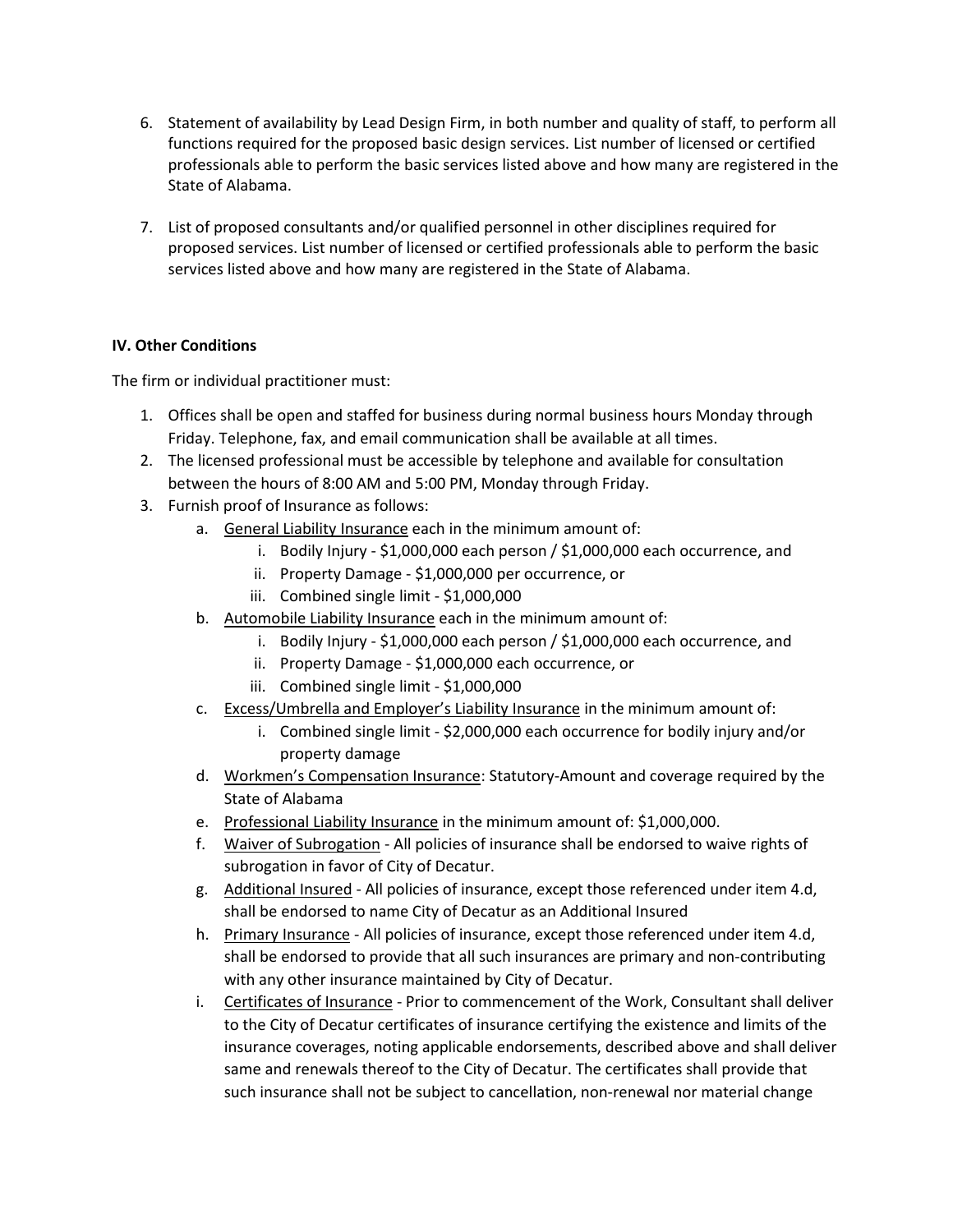without 30 days or more (except 10 days for non-payment) prior written notice thereof to the City of Decatur.

4. Affirm, for the duration of the contract, that they will not violate federal immigration law or knowingly employ, hire for employment, or continue to employ an unauthorized alien in the State of Alabama. Evidence of the firm's or individual's enrollment in the federal E-Verify program shall be submitted as a condition of contract approval.

## **IV. Submittal of Proposals**

Please submit one hard copy proposal and one searchable Adobe PDF proposal on a thumb drive (not CD):

## **V. Selection Criteria and Schedule**

The City will evaluate each proposal, based on the following criteria:

- The Consultant's qualifications and successful experience commensurate with the Scope of Work outlined in Section II;
- The Consultant's ability to meet the requirements outlined in Section III.
- The Consultant's ability to meet the requirements outlined in Section IV.

Interviews (if required) will be scheduled with the coordination of the City. The Mayor or his designees shall make the final selection of the Consultant.

### **VI. Disclosures**

The City shall have no financial interest in the business of and shall not be liable for any debts or obligations incurred by the Consultant nor shall City be deemed or construed to be a partner, joint venture or otherwise interested in the assets of the Consultant, or in the sums earned or derived by Consultant, nor shall the Consultant at any time or times use the name or credit of City in purchasing or attempting to purchase any car, equipment, supplies or other thing or things whatsoever.

Consultant, in the performance of its operations and obligations hereunder, shall not be deemed to be an agent of City but shall be deemed to be an Independent Contractor in every respect and shall take all steps at its own expense, as City may from time-to-time request, to indicate that it is an independent Contractor. City does not and will not assume any responsibility for the means by which or the manner in which the services by Consultant are performed; but on the contrary, Consultant shall be wholly responsible therefore.

Consultant shall acknowledge that its identity and peculiar capacity to provide the services described hereinabove shall constitute a material consideration for the City's execution of a contract with Consultant. Therefore, Consultant shall not transfer or assign an awarded contract or any of the rights or privileges granted therein without the prior written consent of City; which such consent shall be granted or denied solely at City's discretion.